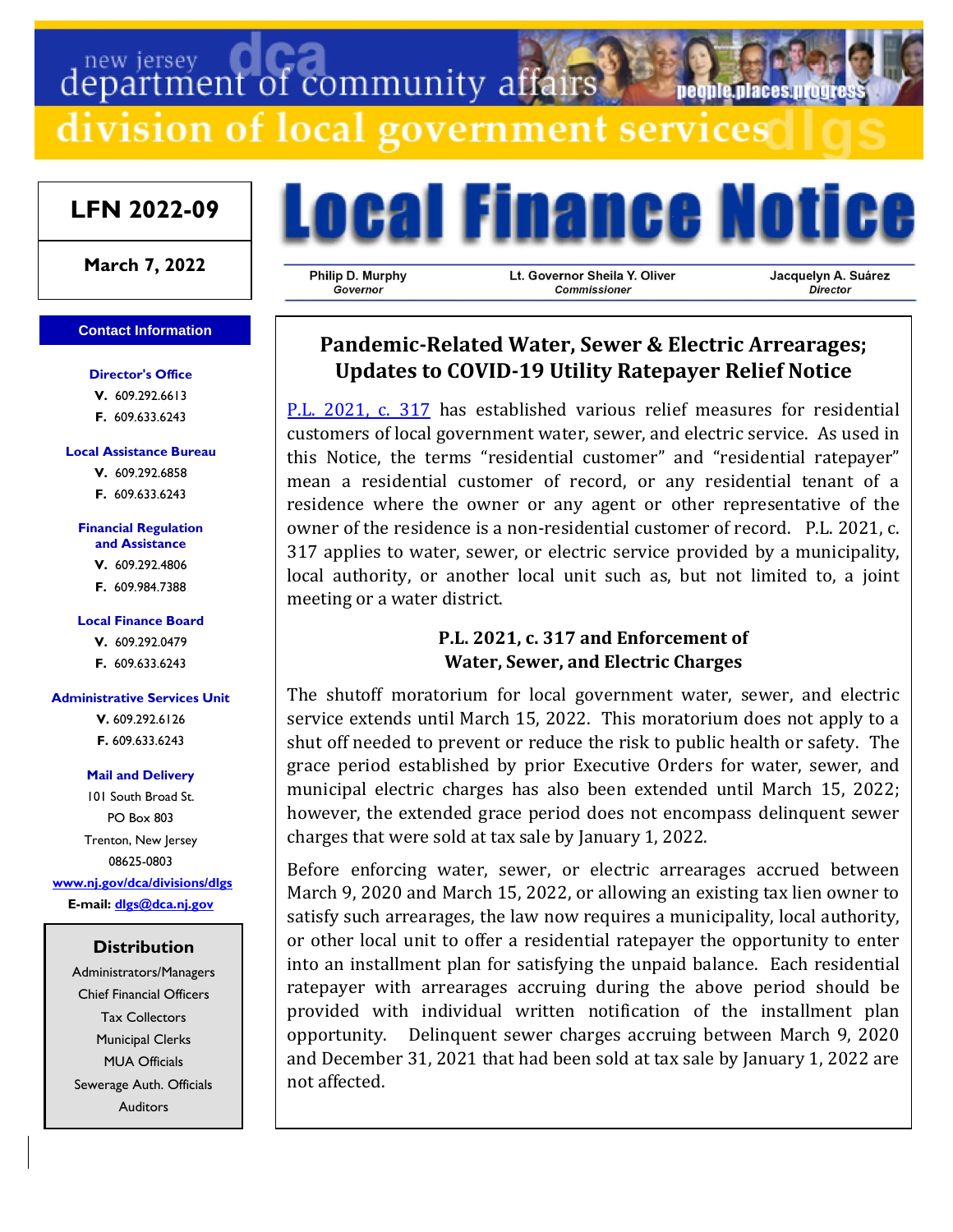The mandatory installment plan for arrearages accruing between March 9, 2020 and March 15, 2022 shall have a minimum 12-month duration, unless the residential customer requests a shorter payback period, and cannot require the residential customer to pay a down payment, deposit, reconnection costs, or the payment of interest or penalties on the unpaid balance. However, interest accruing between March 15, 2022 and the first day of the month beginning the payment plan needs to be included in the calculation of the payment plan. Please note that municipalities entering into the Department of Community Affair's Low Income Household Water Assistance Program (LIHWAP) may need to offer payment plans for eligible properties on arrearages accruing after March 15, 2022. Notwithstanding N.J.S.A. 54:5-19 to the contrary, a governing body resolution is not a prerequisite for offering the 12-month installment plan, as the plan is required by law, and a plan must be offered even if another installment plan already exists on the property for property taxes, local assessments or other municipal charges.

For arrearages accruing between March 9, 2020 and March 15, 2022, residential customers may be offered a more generous installment plan with a length of greater than 12 months but not exceeding five (5) years, or a combined installment and payment forgiveness plan that may be less than 12 months in duration if it includes forgiveness of at least 50 percent of the outstanding arrearages accruing between March 9, 2020 and March 15, 2022. Installment plans greater than the 12 months required under law, or plans of less than 12 months but forgiving at least 50 percent of a residential ratepayer's outstanding arrearages for the above-referenced period, must be authorized by governing body resolution either 1) on a case-by-case basis, or 2) as a resolution either directing a responsible official to offer such plans to residential ratepayers, or granting them the discretion to do so. In the case of a municipality this should be the tax collector or a designated collector of the relevant charges. Again, interest accruing between March 15, 2022 and the first day of the month beginning the payment plan needs to be included in the calculation of the payment plan.

For example, a governing body may adopt a resolution requiring all residential customers to be offered installment plans of 24 months, instead of the statutory minimum 12 months, for arrearages accruing between March 9, 2020 and March 15, 2022. Alternatively, a resolution may grant a tax collector the discretion to offer payment plans of greater than 12 months, but not more than 24 months, if a residential ratepayer can demonstrate that their financial circumstances warrant such an extended period.

Installment plans offered by municipalities and local authorities for arrearages accruing between March 9, 2020 and March 15, 2022 are subject to the provisions of N.J.S.A. 54:5-19, unless P.L. 2021, c. 317 states otherwise. Among other things, this means installment plans must have equal monthly payments and that a residential customer must make timely payments on the arrearages and current fees and charges (including property taxes and local assessments in the case of a municipality). The residential customer must know the monthly payment amount for the installment plan before agreeing to the plan. If the residential ratepayer does not pay their arrearages and/or current charges within 30 days after the due date, then the installment plan is void and enforcement can proceed on the unpaid arrears at any time after March 15, 2022, including service shutoff and bringing accrued arrearages and interest and penalties accruing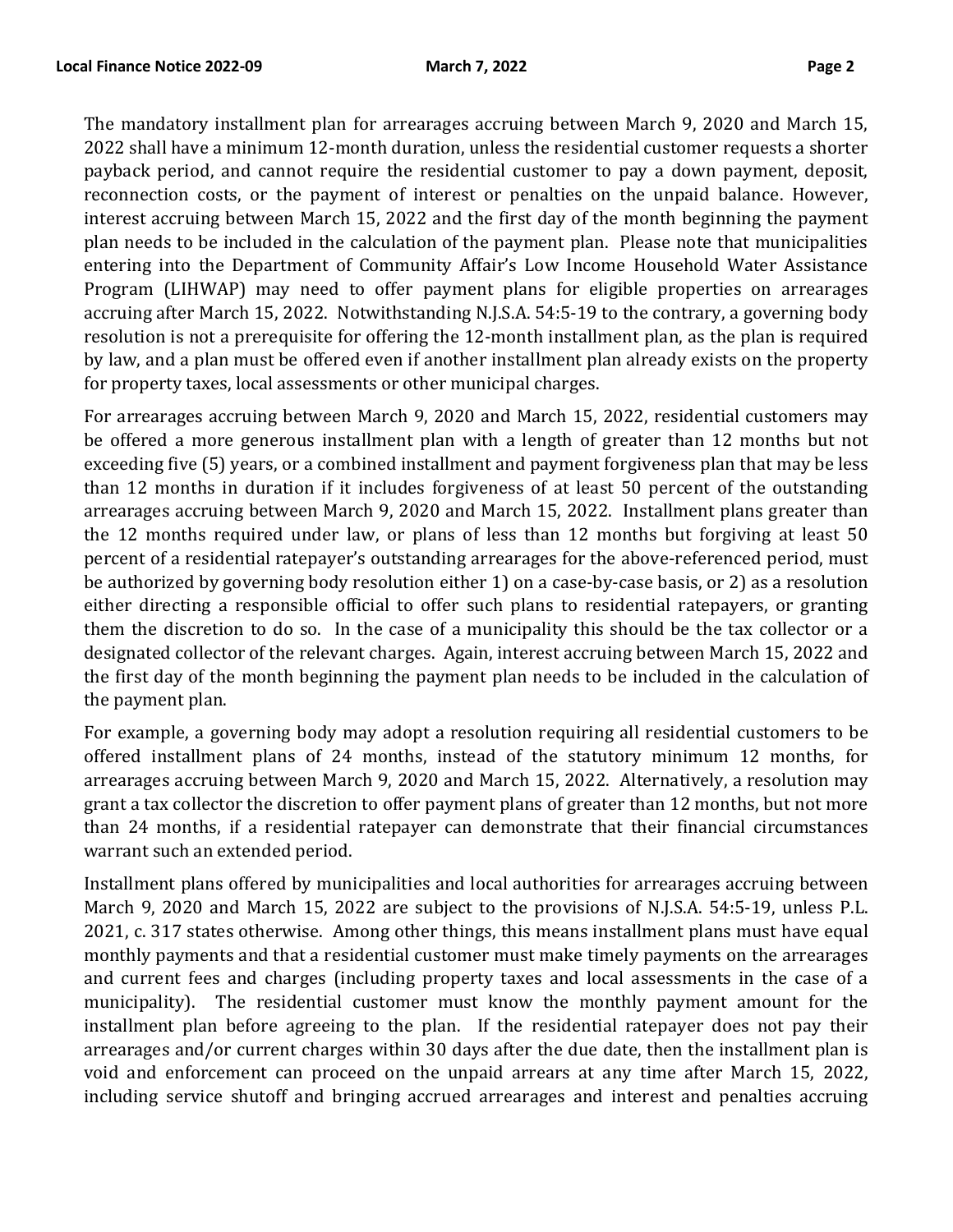after March 15, 2022 to tax sale. Likewise, if a residential customer does not agree to an installment plan within 30 days of being offered a plan, enforcement action can be taken at any time after March 15, 2022. Again, interest and penalties, including the year-end penalty, accruing after March 15, 2022 can be enforced on the unpaid balance. Municipalities entering into the LIHWAP program may need to offer payment plans for eligible properties on arrearages accruing after March 15, 2022.

The text of N.J.S.A. 54:5-19 is included in the Appendix to this Notice. Local authorities are reminded that the tax collector notification requirement of **N.J.A.C. 5:31-3.2** will apply to those arrearages subject to enforcement action.

After March 15, 2022, delinquent water, sewer, and electric charges that had accrued prior to March 9, 2020 and after March 15, 2022 can be enforced pursuant to law, including interest and penalties. There is no obligation to offer an installment plan for such accrued charges.

The Division strongly encourages regular monitoring of all installment plans, including at least monthly reporting, allowing the local unit's finance officials, governing body members and auditor visibility into the process. Calculations for installment plans should be verified by another official, and the rationale supporting any discretionary judgments concerning installment plans should be memorialized in writing and provided to the residential customer.

### Unpaid Sewer Charges – Additional Considerations

The Executive Orders prohibiting shutoffs for sewer arrearages accruing from March 9, 2020 did not bar enforcement of those delinquent sewer charges through tax sale. As a result, P.L. 2021, c. 317 does not apply to those sewer arrearages accruing between March 9, 2020 and December 31, 2021 that were sold at a tax sale held before January 1, 2022. If sewer arrearages accruing between March 9, 2020 and December 31, 2021 had not been sold at tax sale as of January 1, 2022, those arrearages are subject to the provisions of P.L. 2021, c. 317, including the prohibition on enforcing late interest and penalties (including the year-end penalty).

### **Updates to Ratepayer Notice under P.L. 2021, c. 97**

As explained in Local Finance Notice 2021-22, [P.L. 2021, c.](https://www.njleg.state.nj.us/Bills/2020/PL21/97_.PDF) 97 requires all investor-owned utilities and all local governments providing water, sewer, and electric service to provide their residential customers with monthly notice of COVID-19 related relief measures, and to post the notice prominently on their websites. The obligation to provide such notice will remain effective until 18 months after the date of termination of **Executive Order 103**, which to date has not been terminated. Within parameters determined by the Board of Public Utilities and the Department of Community Affairs, as applicable, investor-owned utilities and local governments have certain flexibility in determining the form and manner of the notice; however, certain standard information must be included.

With the enactment of P.L. 2021, c. 317, municipalities and direct customer-billing local units operating water systems, wastewater treatment systems, and/or electric utilities must update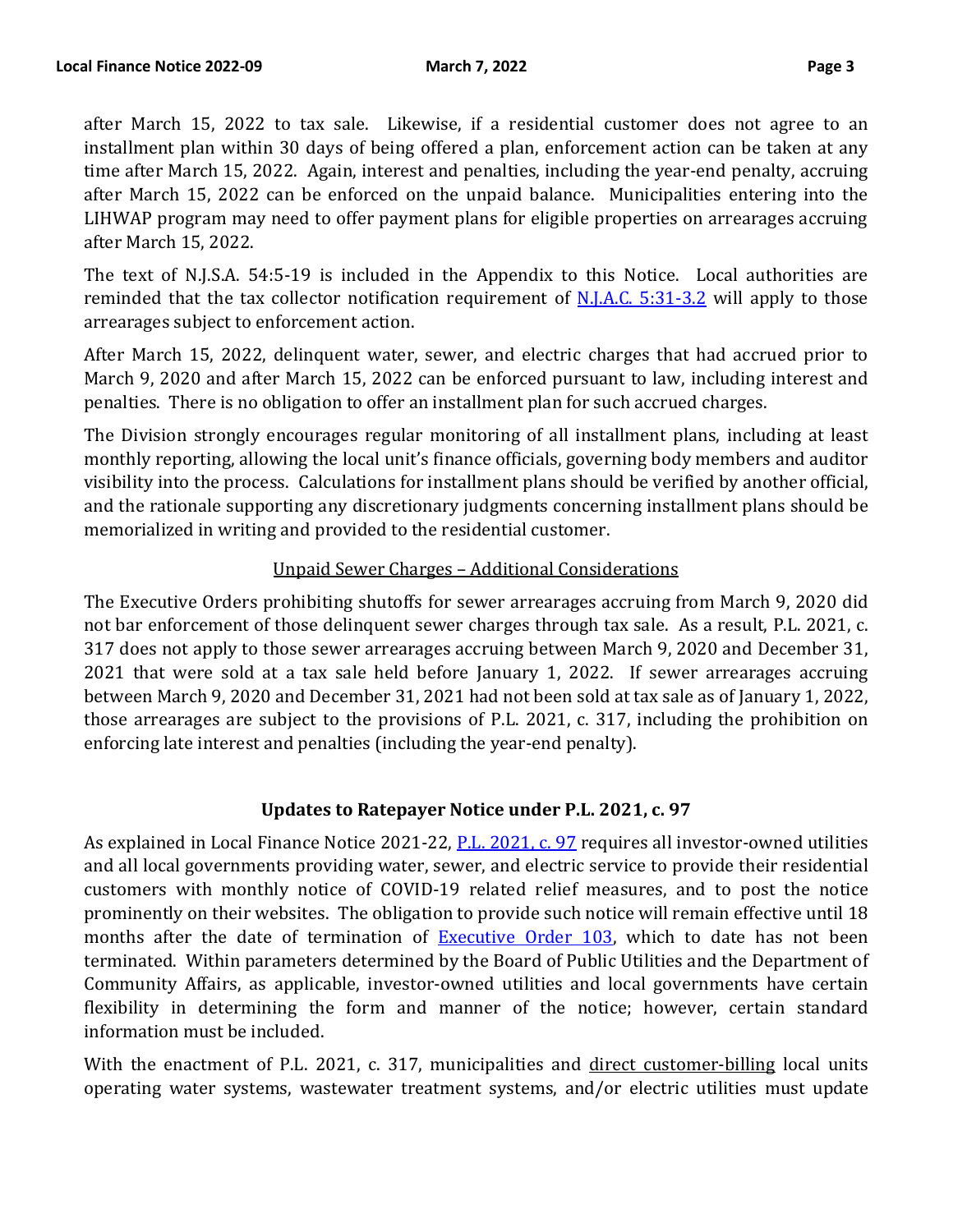their ratepayer notices. An updated model residential ratepayer notice is included as Appendix B to this Notice and as a Word document on the Division of Local Government Services' [Miscellaneous](https://www.nj.gov/dca/divisions/dlgs/resources/misc_publications.html) Publications webpage. Spanish and Korean translations of the model notice will follow shortly.

The residential ratepayer notice must contain information on the availability of installment plans for satisfying arrearages accruing from March 9, 2020 until March 15, 2022 along with the availability of any additional bill payment and arrearage forgiveness programs. The ratepayer notice must include a statement that ratepayers with arrearages accruing during the period covered by the law are eligible for an installment plan to satisfy those arrearages. The notice must also include contact information for ratepayers to obtain further information, which the Division recommends listing on the local unit's website with the specific webpage link included in the ratepayer notice.

LIHWAP has been established to assist low-income households who have arrears for drinking water and/or sewer services, providing a benefit of up to \$1,500 per household. Since the average arrearage amount per household is currently \$1,250, the Department anticipates that most households assisted by the program will have their arrears fully paid by the program. As part of the program, DCA is required to establish vendor agreements with the water and wastewater providers. As LIHWAP funds cannot be paid directly to eligible households, vendor agreements are the method by which the program benefits are administered. Utilities must return the vendor agreements to DCA to allow DCA to make payments on behalf of municipal residents. The model notice in Appendix B contains further information on LIHWAP.

If a municipality, or the county in which the municipality is situated, is offering its own utility assistance program (i.e. funded through ARP or CDBG dollars), information on the program and how to apply shall also be included in the notice, along with utility assistance programs available to the local unit's residential ratepayers that are being offered through non-profit community organizations.

Further information on utility assistance programs can be found on [DCA's website](https://nj.gov/dca/). Although not strictly oriented toward utility assistance, information on housing assistance programs can also be included on the notice to broaden awareness.  $NJ$  211 contains further information on such programs.

For a municipality in which the primary language of 10 percent or more of the population is a language other than English, ratepayer notification shall be provided in that other language or languages for use by customers in that municipality. This information is provided by the United States Census Bureau's American Community Survey (ACS or Survey). An [Excel-based](https://www.nj.gov/dca/divisions/dlgs/resources/misc_docs/11-2021%20Primary%20Language%20by%20Municipality%20Data%20-%20COVID%20Ratepayer%20Notice.xlsx) breakdown is available on the Division's [Miscellaneous Publications](https://www.nj.gov/dca/divisions/dlgs/resources/misc_publications.html) webpage. To determine whether your municipality has a population or populations meeting the 10 percent or greater threshold, first review the "Primary Lang by Mun 2019 Summ" tab which breaks down the percentage of people using languages such as Spanish, Korean, Vietnamese, Arabic, and Tagalog (Filipino). Because the 2011-2015 ACS contains a more detailed language breakdown than the later 2015-2019 Survey, the municipality will also need to check the "Primary Lang by Mun 2015 Detail" tab to verify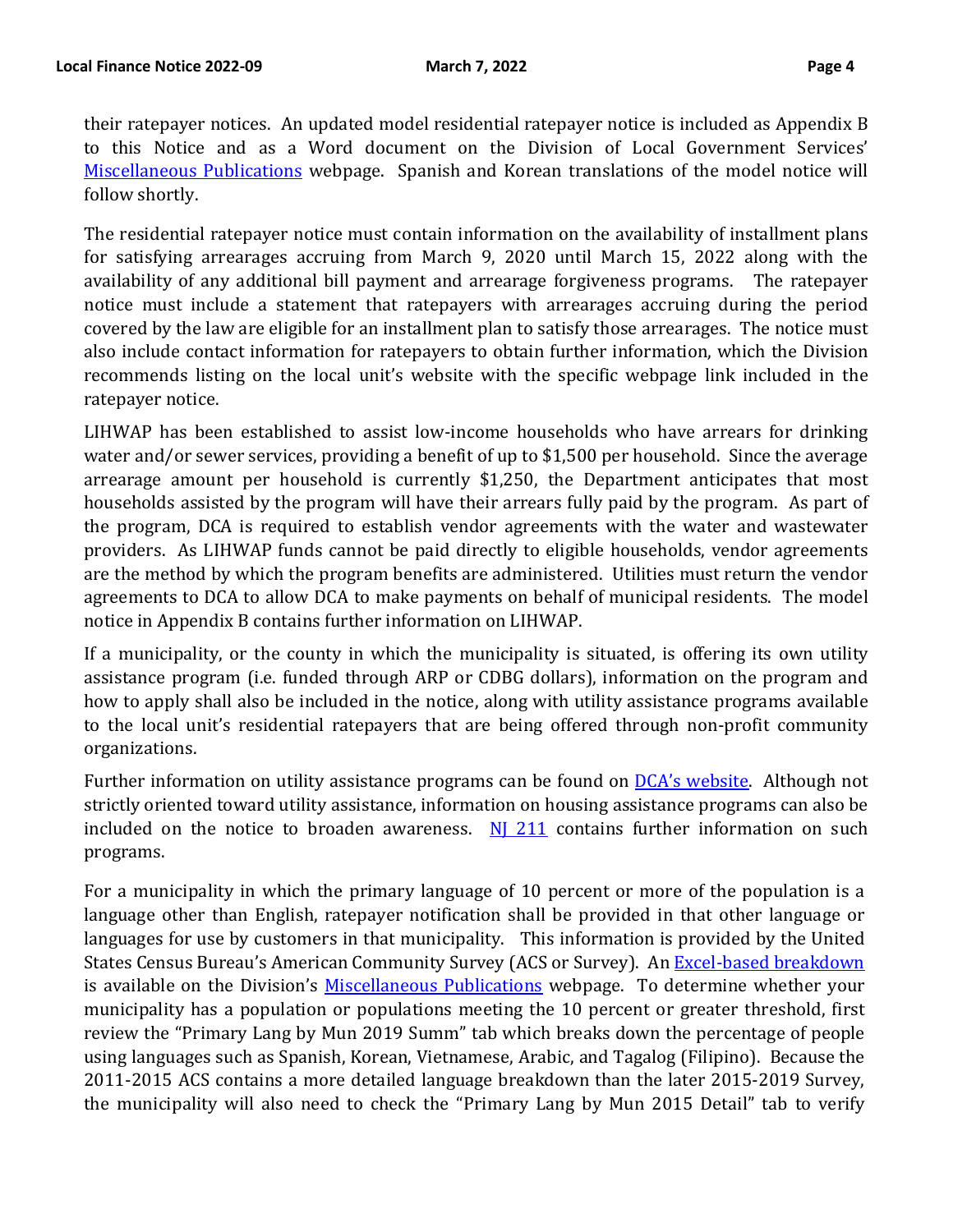whether there are other languages meeting the 10 percent or greater threshold. Among the languages specifically counted in the 2011-2015 ACS are Portuguese, Russian, Polish, French Creole, Hindi, and Gujarati. Please note that both the 2011-2015 and 2015-2019 Surveys only count Chinese language speakers as a whole without providing a further breakdown into Mandarin, Cantonese, et cetera.

To the extent the residential ratepayer notice directs customers to another local unit webpage or document for more detailed information, and the municipality has one or more populations of 10 percent or greater whose primary language is other than English, the local unit should also make those resources available in those languages.

### Notice Distribution

The residential ratepayer notice required by **[P.L. 2021, c. 97](https://www.njleg.state.nj.us/2020/Bills/PL21/97_.PDF)** must not only be placed in a prominent location on the website of the municipality, local authority or other local unit, but also must be affirmatively communicated to ratepayers on a monthly basis. The monthly notice must be communicated through means reasonably calculated to reach the ratepayer base, including, but not limited to, water and sewer bills distributed through regular mail and online delivery. Unlike with many investor-owned utilities, the Division recognizes that many local units do not bill monthly for water and sewer, and further recognizes that requiring a monthly mailer could trigger a rate increase. In lieu of a separate monthly mailer, other means of affirmatively communicating the monthly notice can include:

- E-mail communication;
- Mass text and/or voice messages;
- Social media posts;
- Distribution at community events, senior and recreation programs;
- Partnering with school district(s) on outreach;
- Partnering with community non-profits, including faith-based, on outreach; and
- Regular announcements at governing body meetings.

Local units are strongly encouraged to use a combination of available communication methods and document them. The ratepayer notice should also be posted in a prominent place in the local unit's administrative offices, with take-home fliers made publicly available. Authorities or other local units that directly bill customers are strongly encouraged to partner with their constituent municipalities in communicating the ratepayer notice. County-based sewerage authorities and MUAs that directly bill customers should also work with their constituent county or counties.

Municipalities and authorities that contract with an outside entity to operate their water and/or sewer operations (e.g. Water and/or Wastewater Public-Private Contracting Acts) should review the underlying contract to determine whether the outside entity would bear any responsibility for communicating the required notice and, if so, to what extent.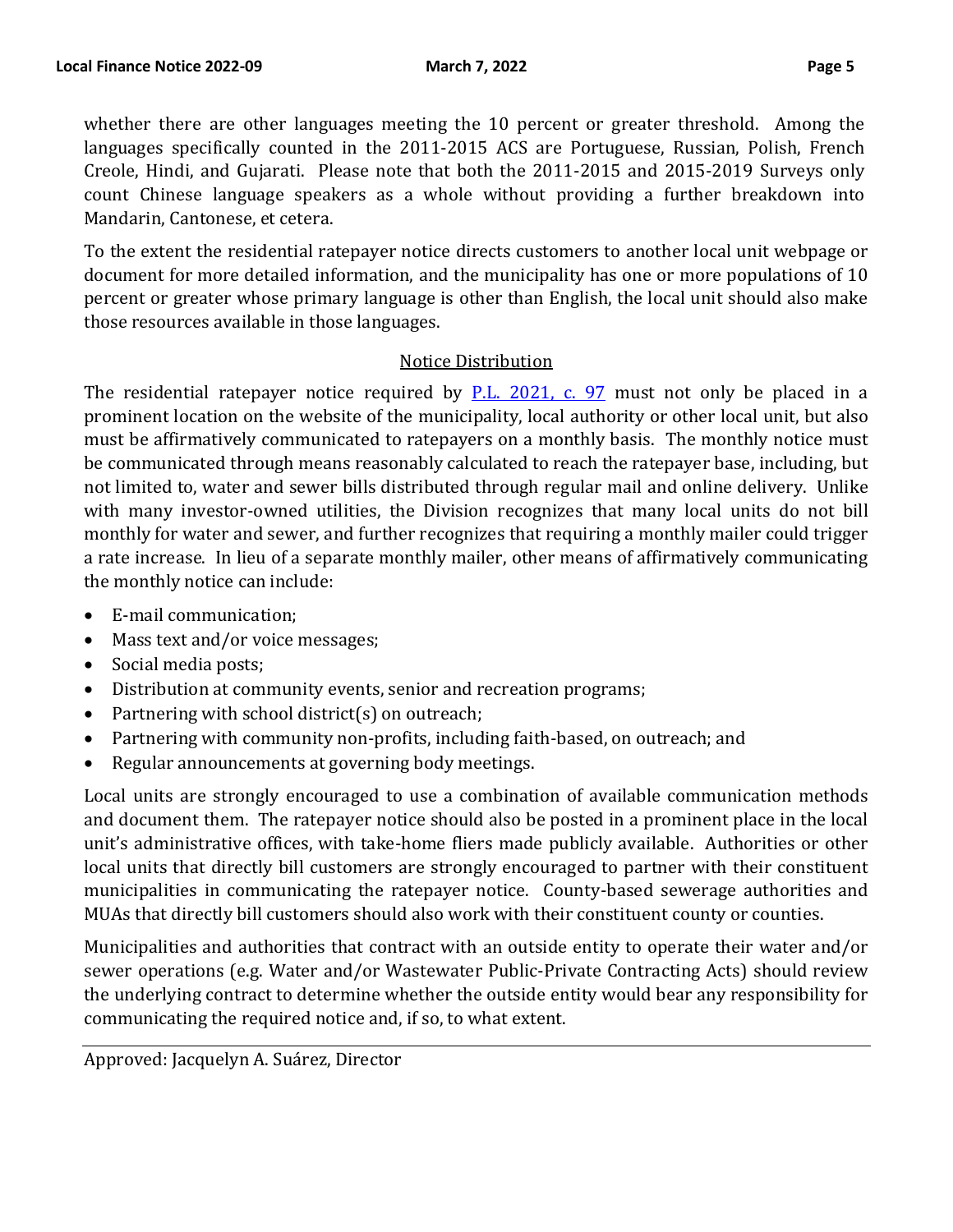| <b>Document</b>                        | <b>Internet Address</b>                                                                                                                         |
|----------------------------------------|-------------------------------------------------------------------------------------------------------------------------------------------------|
| P.L. 2021, c. 317                      | https://www.njleg.state.nj.us/Bills/2020/AL21/317.PDF                                                                                           |
| P.L. 2021, c. 97                       | https://www.njleg.state.nj.us/Bills/2020/PL21/97_PDF                                                                                            |
| Executive Order 103                    | https://nj.gov/infobank/eo/056murphy/pdf/EO-103.pdf                                                                                             |
| Primary Language (non-English)         | https://www.nj.gov/dca/divisions/dlgs/resources/misc_docs/11-2021 Primary<br><b>Language by Municipality Data - COVID Ratepayer Notice.xlsx</b> |
| <b>DLGS</b> Miscellaneous Publications | https://www.nj.gov/dca/divisions/dlgs/resources/misc_publications.html                                                                          |
| Dept. of Community Affairs Website     | $\frac{https://nj.gov/dca/}{$                                                                                                                   |
| NJ 211 COVID-19 Housing Assistance     | https://www.nj211.org/covid-19-housing-assistance                                                                                               |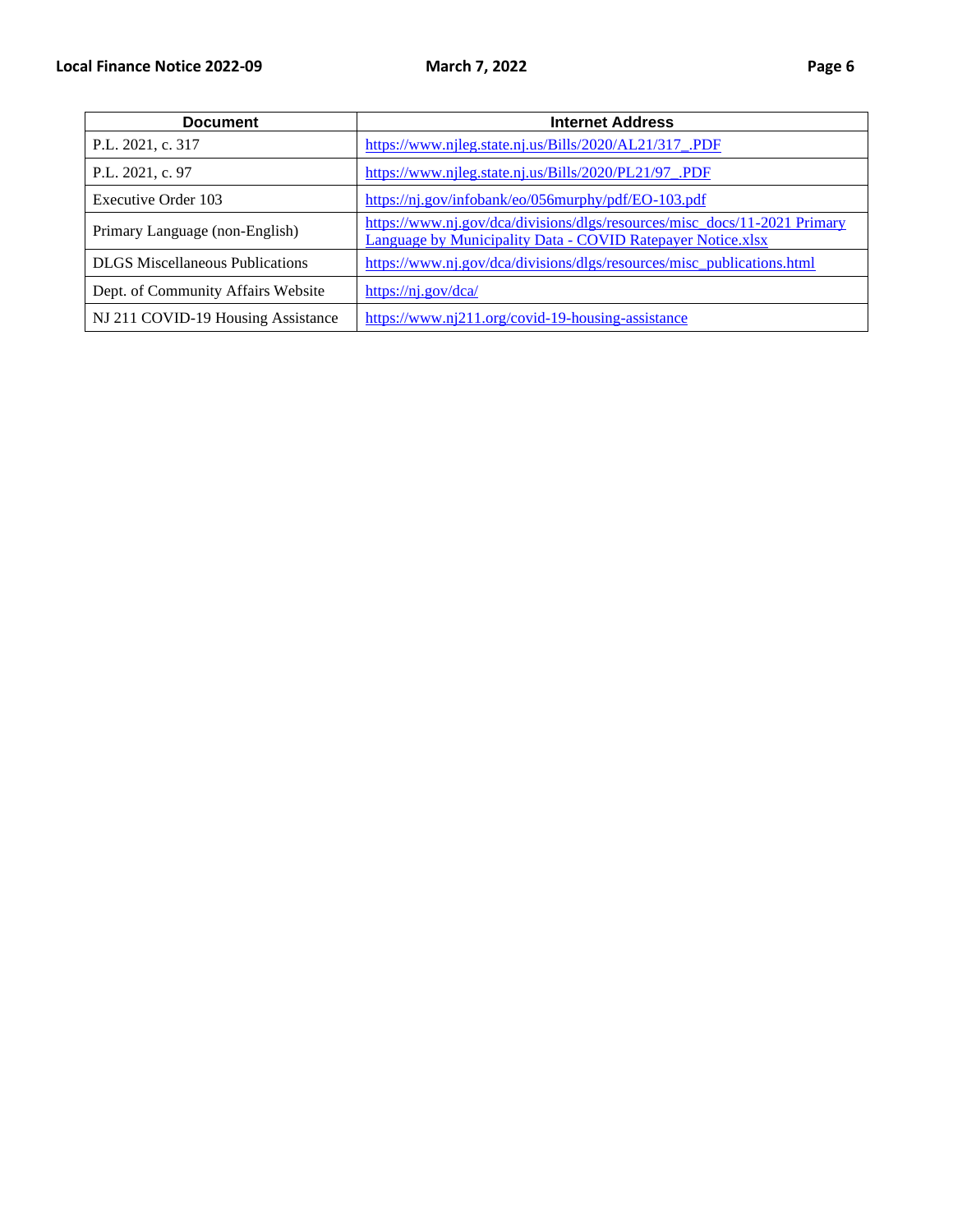# **Appendix A**

#### **N.J.S.A. 54:5-19 Power of sale, "collector" and "officer" defined.**

The term "collector" as hereinafter used includes any such officer, and the term "officer" includes the collector.

A municipality shall have the authority to conduct both standard and accelerated tax sales.

 When unpaid taxes or any municipal lien, or part thereof, on real property remain in arrears at the close of the fiscal year, the collector or other officer charged by law in the municipality with that duty, shall enforce the lien by selling the property in the manner set forth in this article by holding a standard tax sale in the following fiscal year.

When unpaid taxes or any municipal lien, or part thereof, on real property remains in arrears on the 11th day of the eleventh month in the fiscal year when the taxes or lien became in arrears, the collector or other officer charged by law in the municipality with that duty, shall enforce the lien by selling the property in the manner set forth in this article by conducting an accelerated tax sale by selling the property in the manner set forth in this article, provided that the sale is conducted and completed no earlier than in the last month of the fiscal year. Whenever the due date for the fourth quarter property tax installment payment has been extended for real property pursuant to the provisions of subsection a. of R.S.54:4-67, a municipality shall not conduct an accelerated tax sale with respect to that installment pursuant to this section.

 In either a standard or an accelerated tax sale, the municipality may by resolution direct that when unpaid taxes or other municipal liens or charges, or part thereof, are in arrears as of the 11th day of the eleventh month of the fiscal year, such sale shall include only such unpaid taxes or other municipal liens or charges as were in arrears in the fiscal year designated in such resolution, and may by resolution, either general or special, direct that there shall be omitted from such sale any or all such unpaid taxes, and other municipal liens, or parts thereof, on real property, upon which regular, equal monthly installment payments are being made, in pursuance to such agreement as may be authorized by said resolution between the collector and the owner or person interested in the property upon which such delinquent taxes may be due; provided, that said agreement shall require payment of such installment payments in amounts large enough to pay in full all delinquent taxes, assessments and other municipal liens held by the municipality, in not more than five years from the date of such agreement; provided, that the extension of time for payment of such arrearages herein authorized shall not apply to any parcel of property which prior thereto has been included in any plan theretofore adopted by any municipality of this State under and pursuant to the provisions of any public statute of this State whereunder prior extensions for the payment of delinquent taxes were authorized; provided further, that the right of any person interested in such property to pay such arrears in such installments shall be conditioned on the prompt payment of the installments of taxes for the current year in which such agreement is made, and all subsequent taxes, assessments and other municipal liens imposed or becoming a lien thereafter, including all installments thereafter payable on assessments theretofore levied, and also the prompt payment of all installments of arrears as hereinbefore authorized; and provided further, that in case any such installment of arrears or any new taxes, assessments or other liens are not promptly paid, that is to say, within thirty days after the date when the same is due and payable, then such agreement shall be void, and in any such case the collector, or other officer charged by law with that duty, shall proceed to enforce such lien by selling in the manner in this article provided.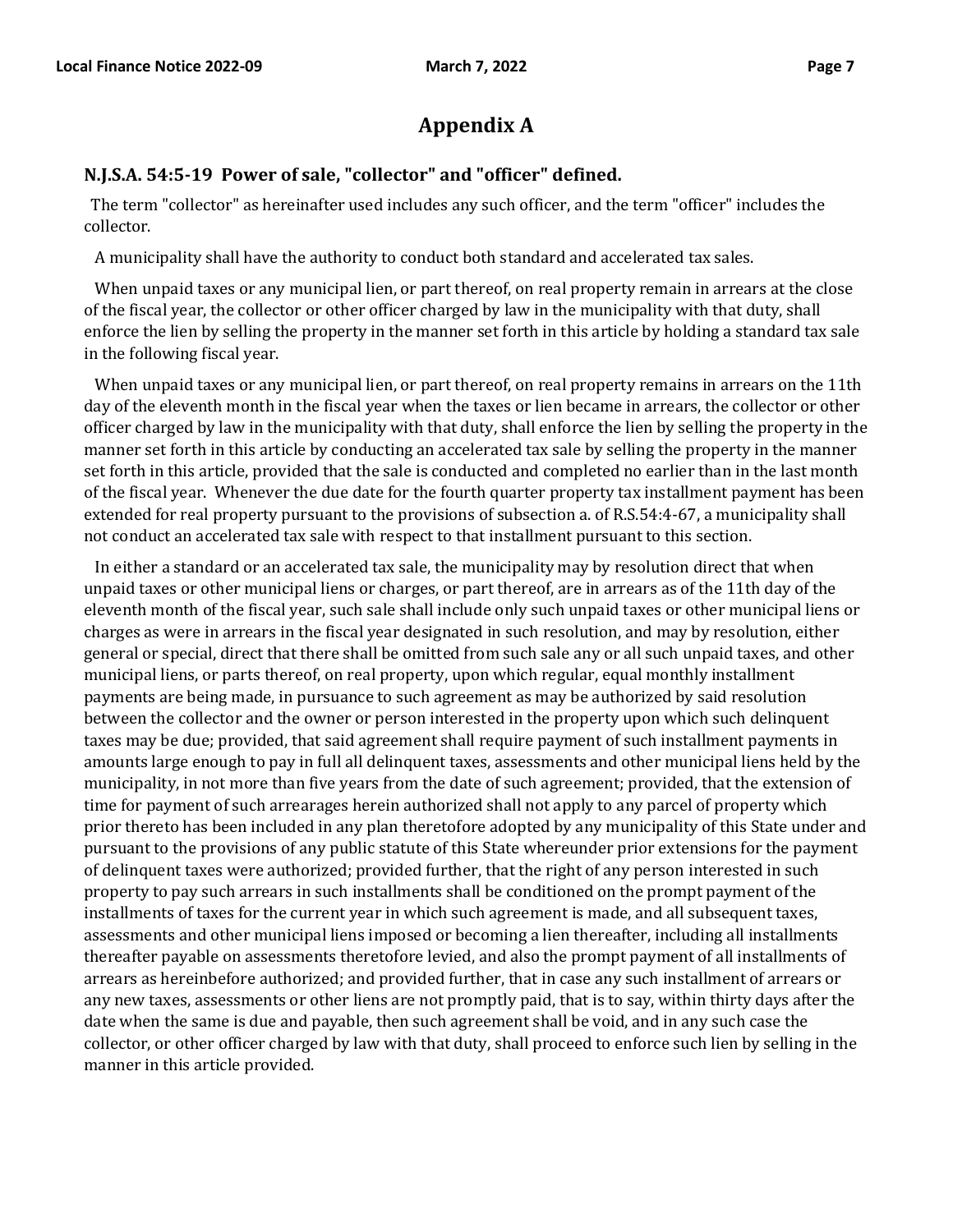# **Appendix B**

### **Model Ratepayer Notice: COVID-19 Relief Measures**

## **IMPORTANT MESSAGE: COVID-19 RATEPAYER RELIEF MEASURES**

*This notice announces relief measures for residential ratepayers experiencing economic hardship during the COVID-19 pandemic. Please review this message in its entirety. For more information please go to our website at <insert web address> or contact <insert email/telephone number>*.

#### INSTALLMENT PLAN AVAILABILITY

BE ADVISED that State law requires residential customers to be offered an installment plan for any <*insert water, sewer, and/or electric, as applicable*> arrearages accruing between March 9, 2020 and March 15, 2022. To maintain the installment plan, a residential customer must make timely payments on all current charges. More information is available at *<insert email/telephone number and, if applicable, the address of a webpage with specific information on installment plans>*. Sewer liens that were sold before January 1, 2022 cannot be included in the installment plan.

### LATE FEES, CHARGES AND PENALTIES

BE ADVISED that P.L. 2021, c. 317 prohibits local governments from charging residential customers interest, fees, or charges for late payment of <*insert water, sewer, and/or electric, as applicable*> charges accruing between March 9, 2020 and March 15, 2022 until after March 15, 2022 at which time interest and penalties may begin to accrue. This prohibition does not apply to sewer liens that were sold before January 1, 2022. Late interest, fees or charges may be enforced against arrearages accruing before March 9, 2020 and after March 15, 2022.

#### BILL ASSISTANCE AND ARREARAGE FORGIVENESS PROGRAMS

The application period for the New Jersey Department of Community Affairs' Low Income Water Assistance Program (LIHWAP) is now open. This federally funded program will provide financial assistance to low-income households to reduce the balances on their residential water and sewer bills. LIHWAP will provide benefits directly to water and sewer service providers on behalf of residential customers. The assistance can be used, in order of priority, to:

- restore services where services have been terminated and pay reconnection fees and other charges accrued due to a disconnection;
- avoid service disruption for those residential customers who are in danger of disconnection (i.e., received shut off notices or have past due balances) and to help them afford bill payment going forward; and
- support those household customers who are current in their bills but might be in danger of falling behind in the near future.

Priority will also be given to families with elderly or disabled household members and/or with children under the age of five, no matter which category they fall into.